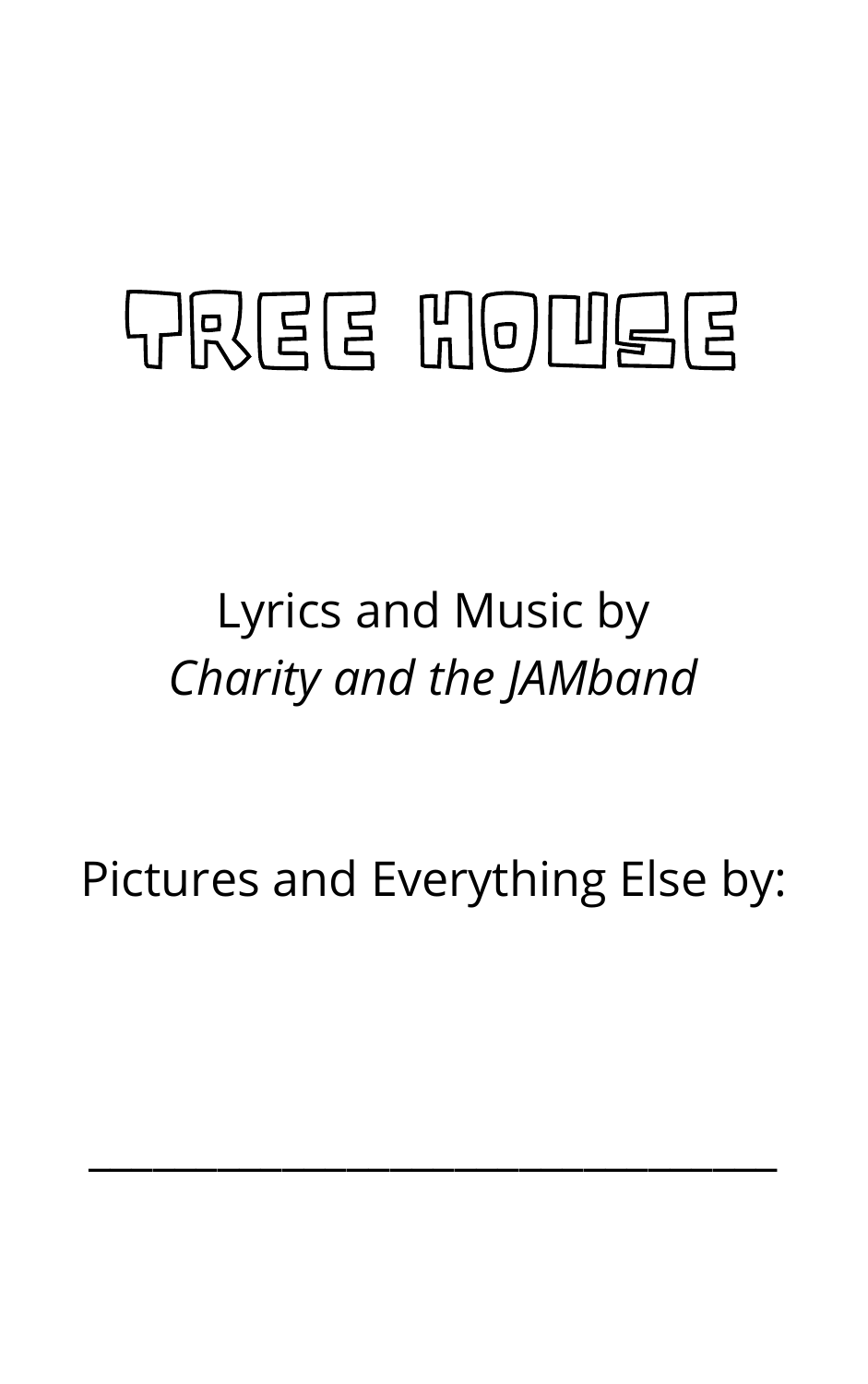Words and Music Copyright 2004 Charity Kahn.

The "Tree House" song appears on the 2004 album "Peanut Butter and JAM" , by artist "Charity and the JAMband".

> Listen here: [www.jamjamjam.com/tree-house](http://www.jamjamjam.com/tree-house) or on your favorite streaming service.

## For more info, contact Charity: charity@jamjamjam.com . 415-425-0372 . [www.jamjamjam.com](http://www.jamjamjam.com/)

Donations welcome! [PayPal.me/jamjamjam](http://www.paypal.me/jamjamjam) OR [Venmo.com/Charity-Kahn](http://www.venmo.com/Charity-Kahn)

*Thank you!!!*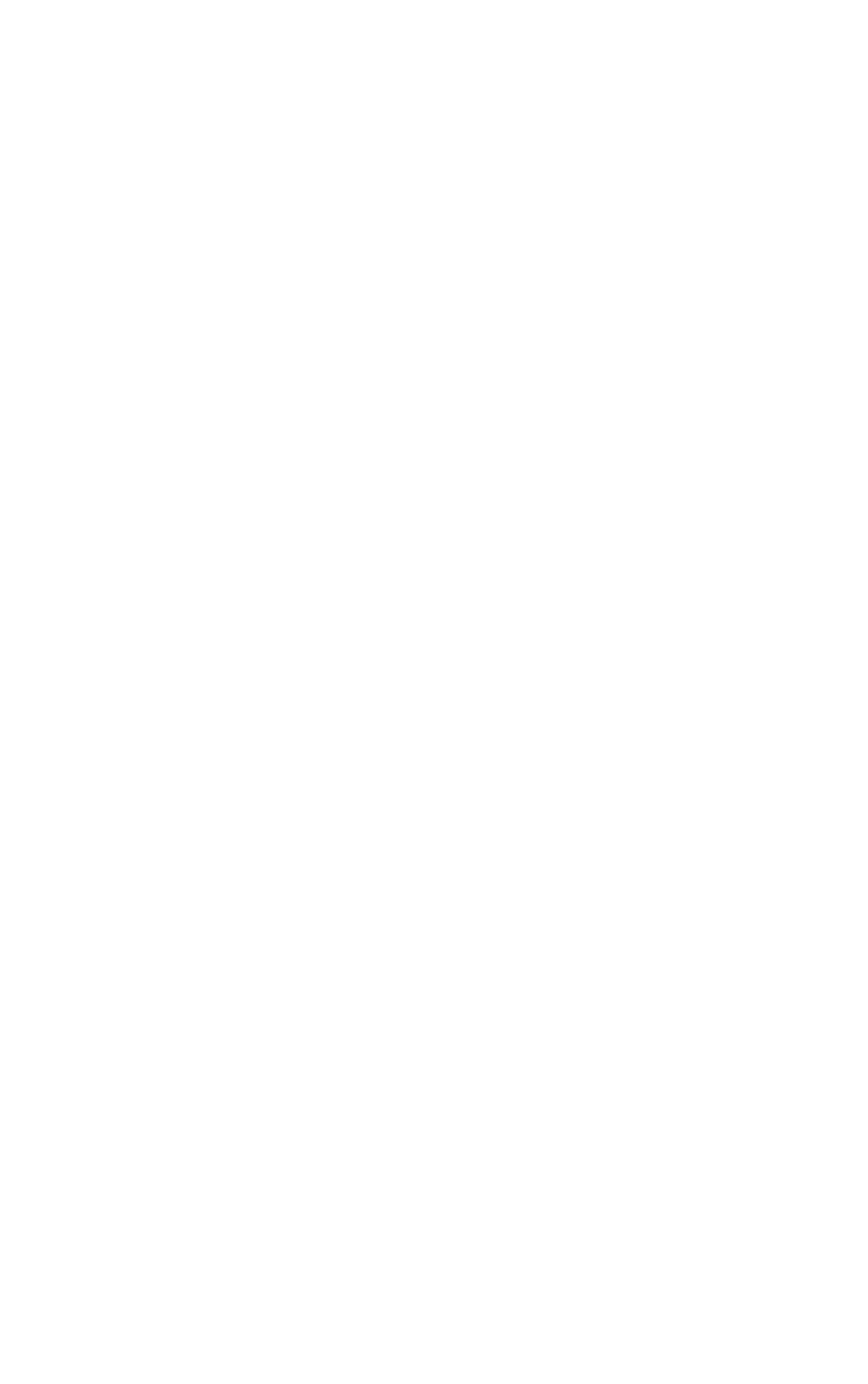I've got an axe, gonna chop chop chop I've got an axe, gonna chop chop chop I've got an axe, gonna chop chop chop I'm gonna build myself a tree house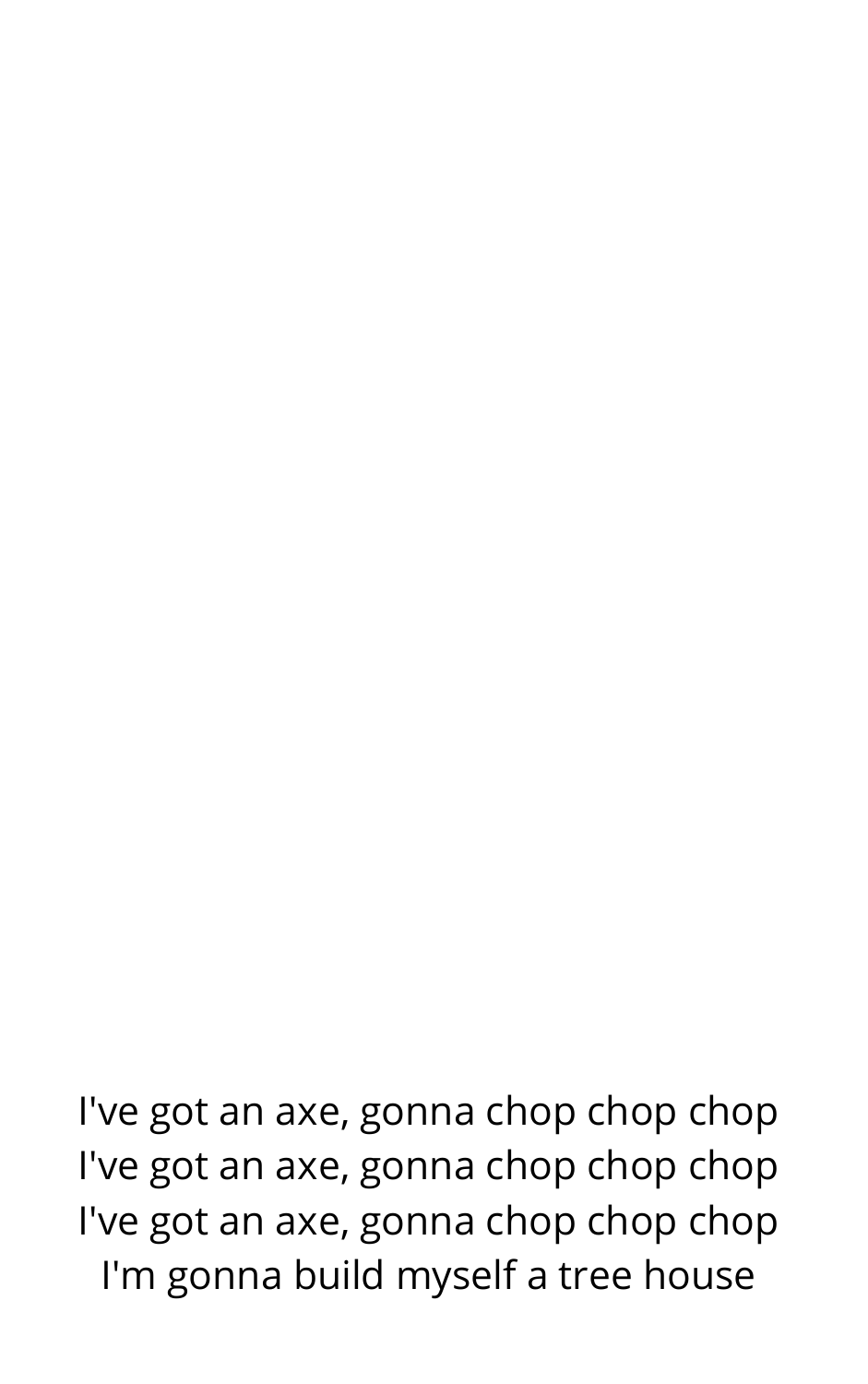I've got a saw, gonna cut cut cut I've got a saw, gonna cut cut cut I've got a saw, gonna cut cut cut I'm gonna build myself a tree house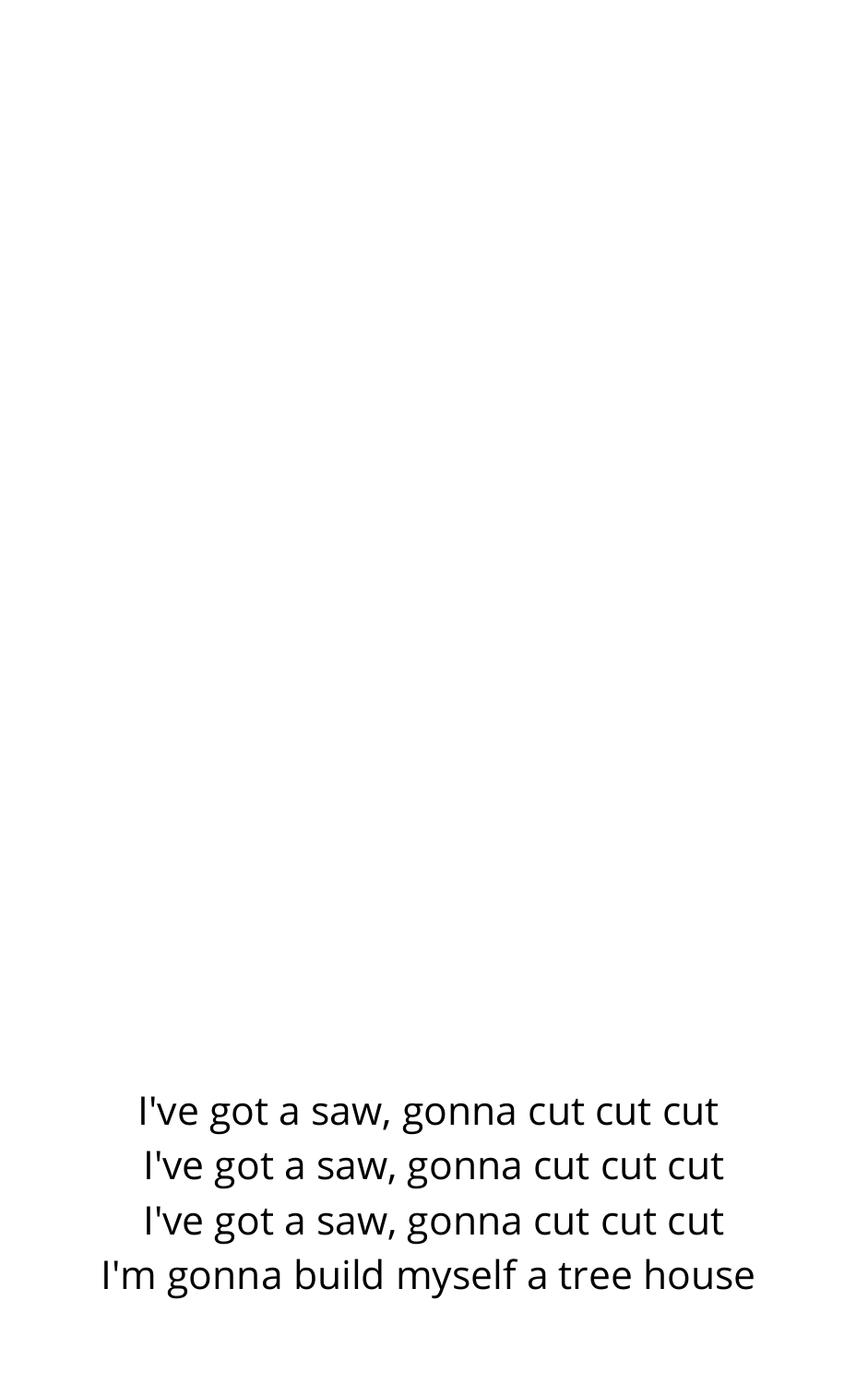I've got a hammer, bang bang bang I've got a hammer, bang bang bang I've got a hammer, bang bang bang I'm gonna build myself a tree house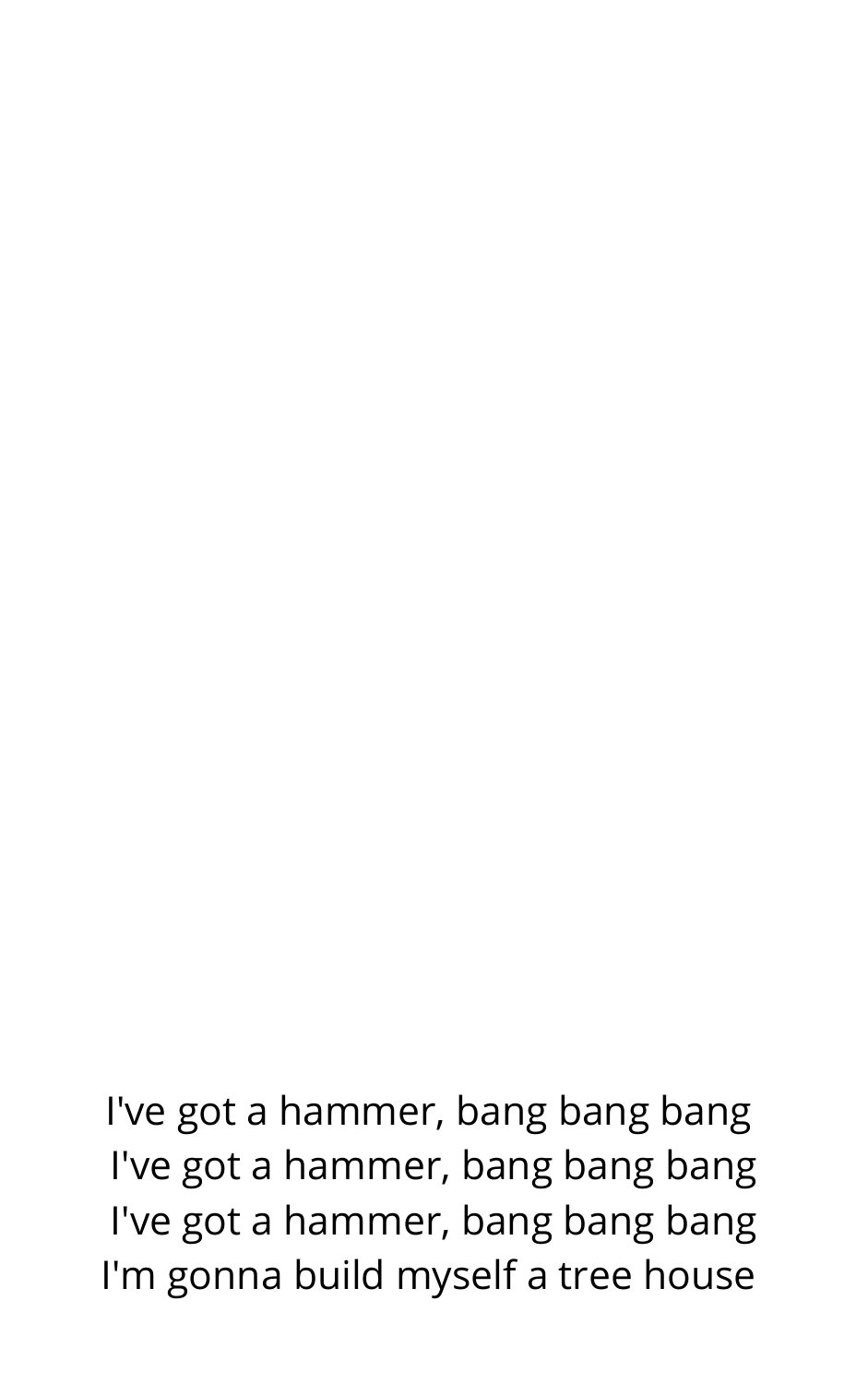I've got a screwdriver, twist twist twist I've got a screwdriver, twist twist twist I've got a screwdriver, twist twist twist I'm gonna build myself a tree house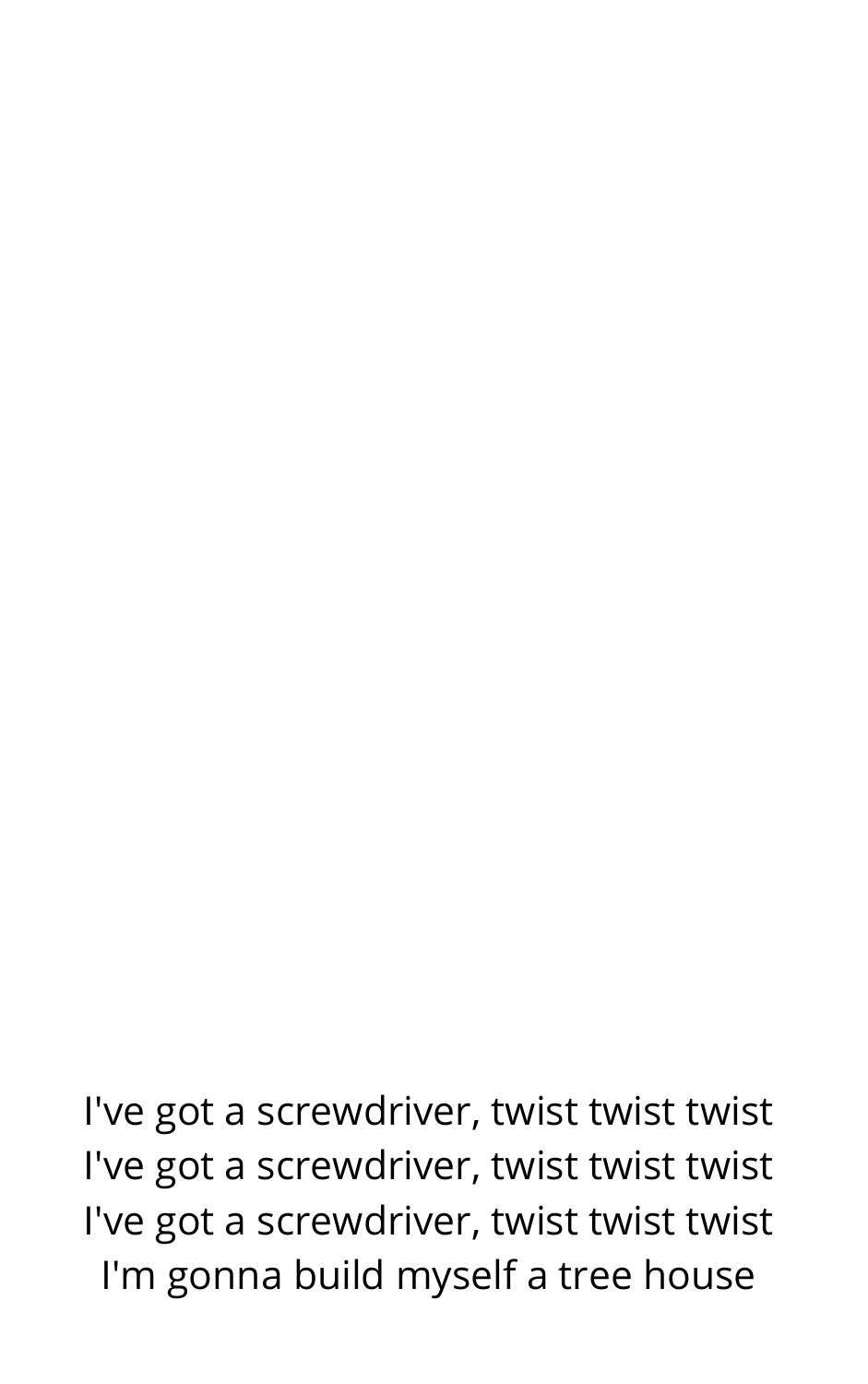I've got a paintbrush, swish swish swish I've got a paintbrush, swish swish swish I've got a paintbrush, swish swish swish I'm gonna build myself a tree house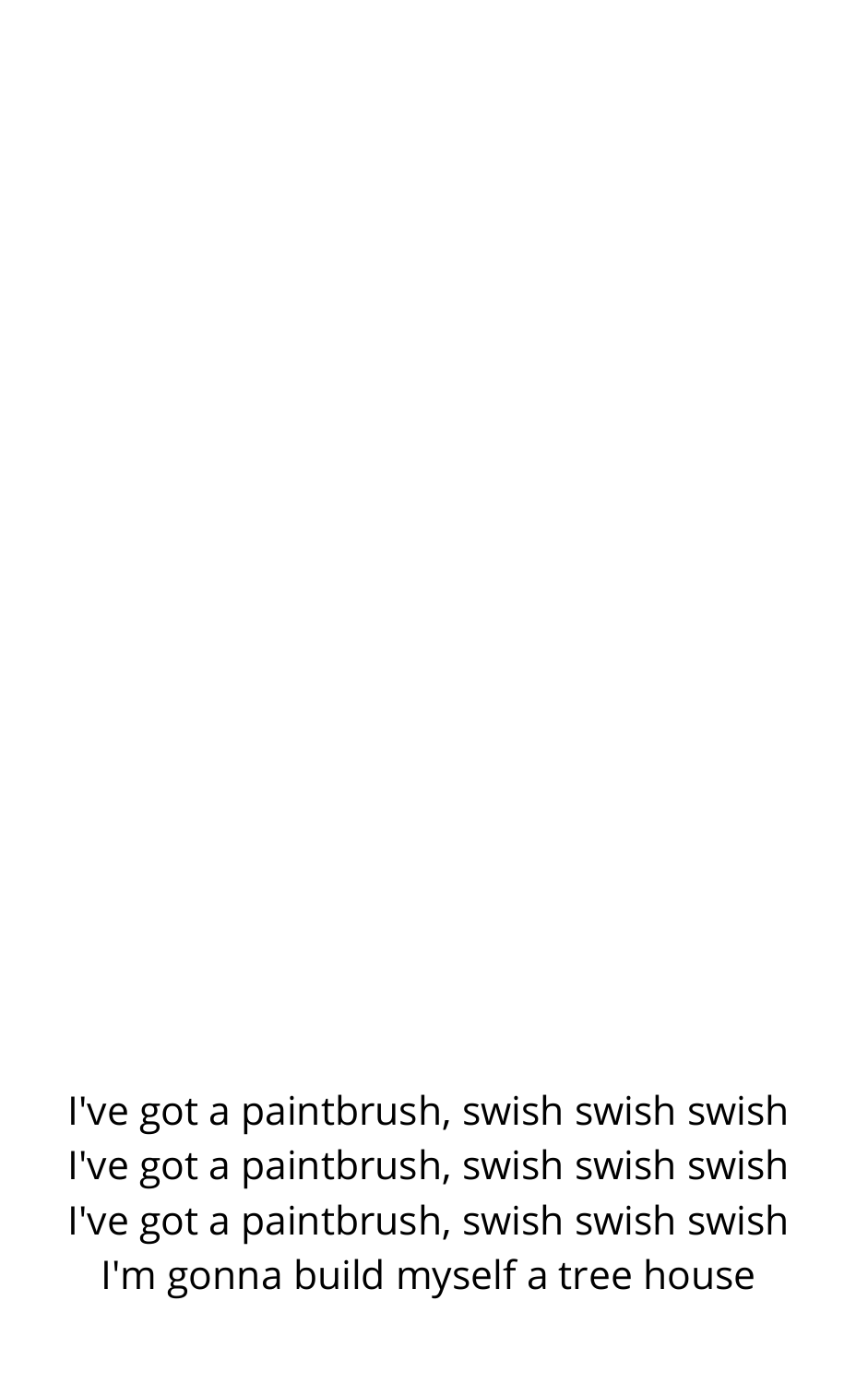*What other tools will you use to build your tree house? Draw some here!*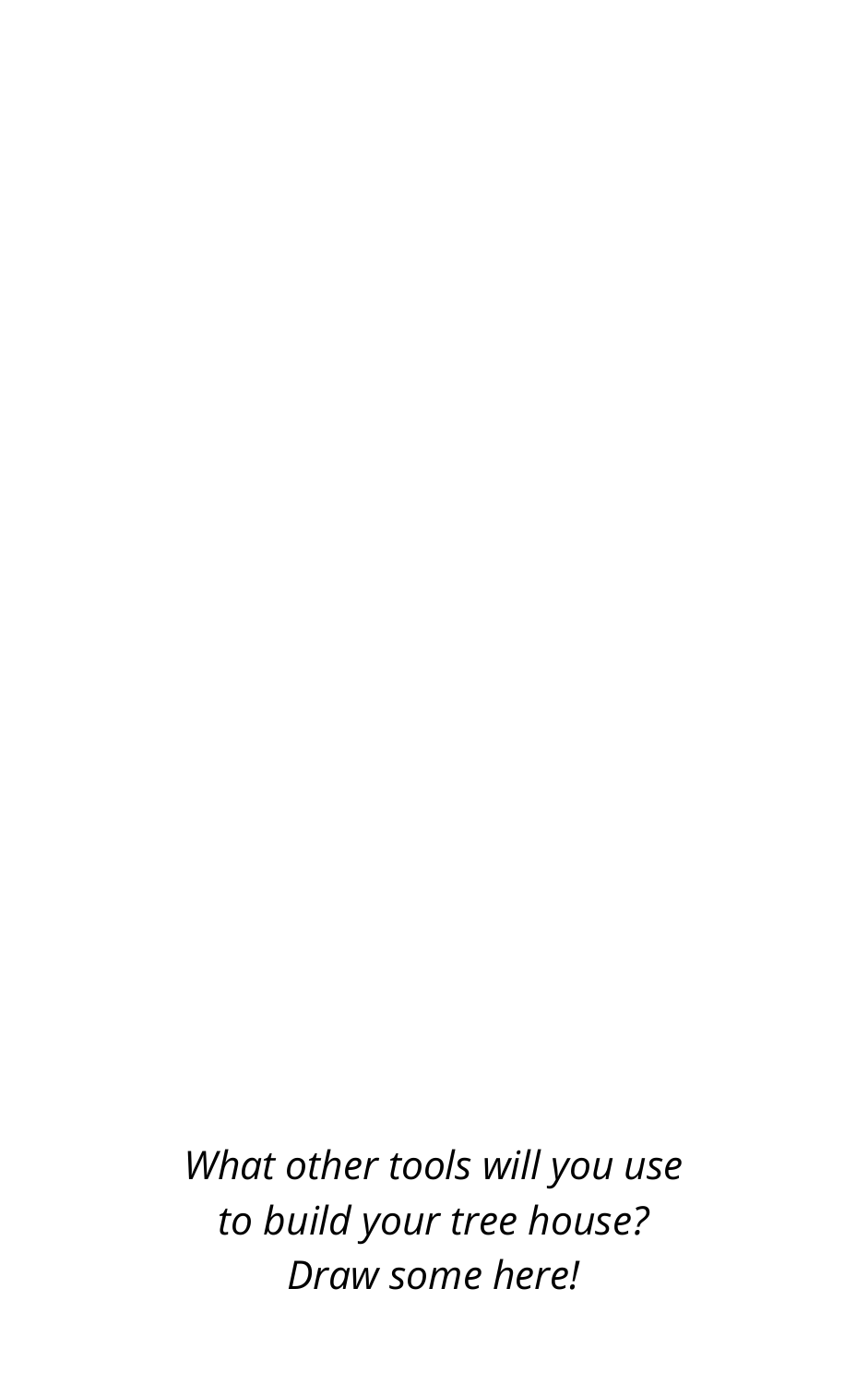I've got a ladder, climb climb climb I've got a ladder, climb climb climb I've got a ladder, climb climb climb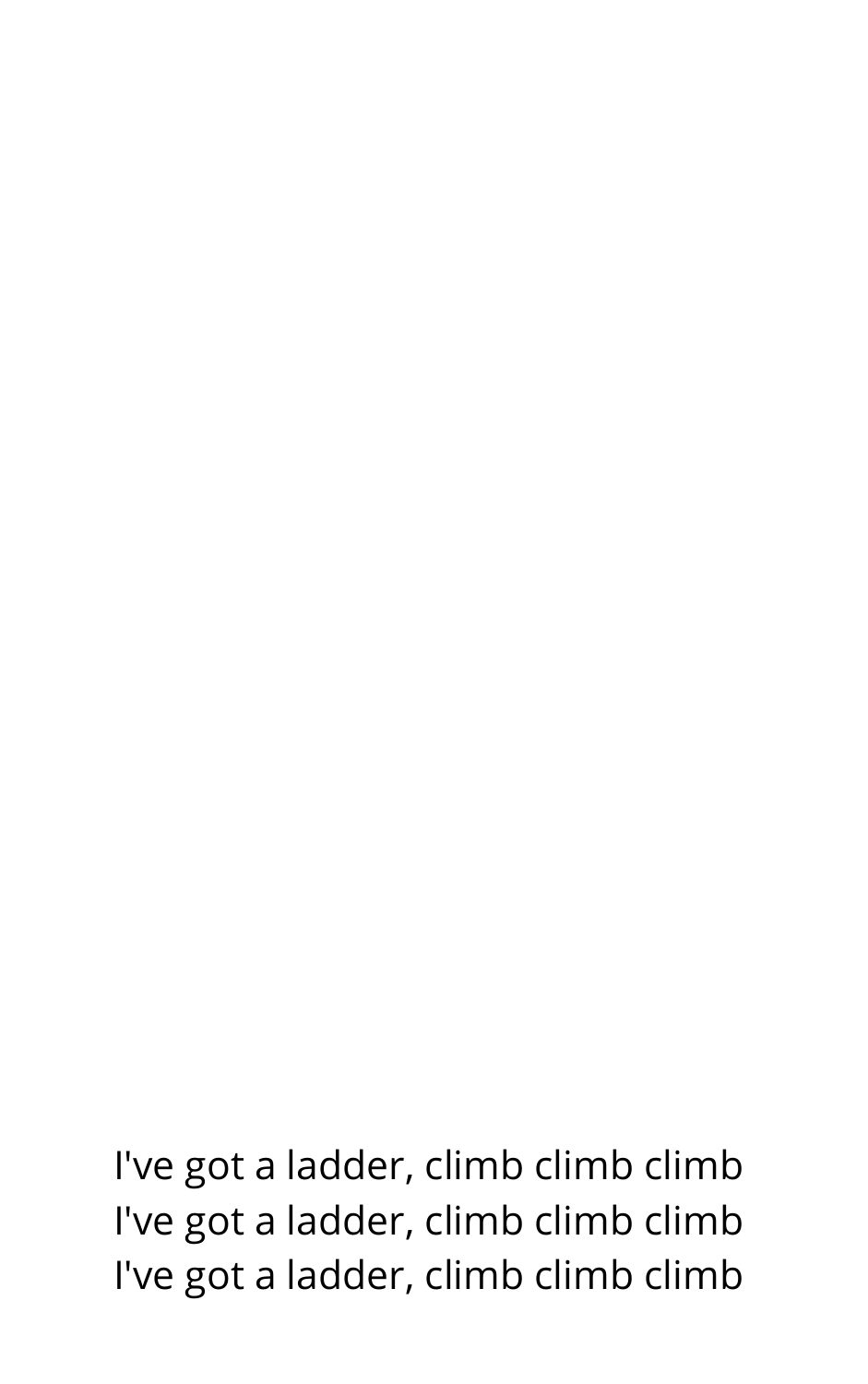I'm gonna climb up into My tree house!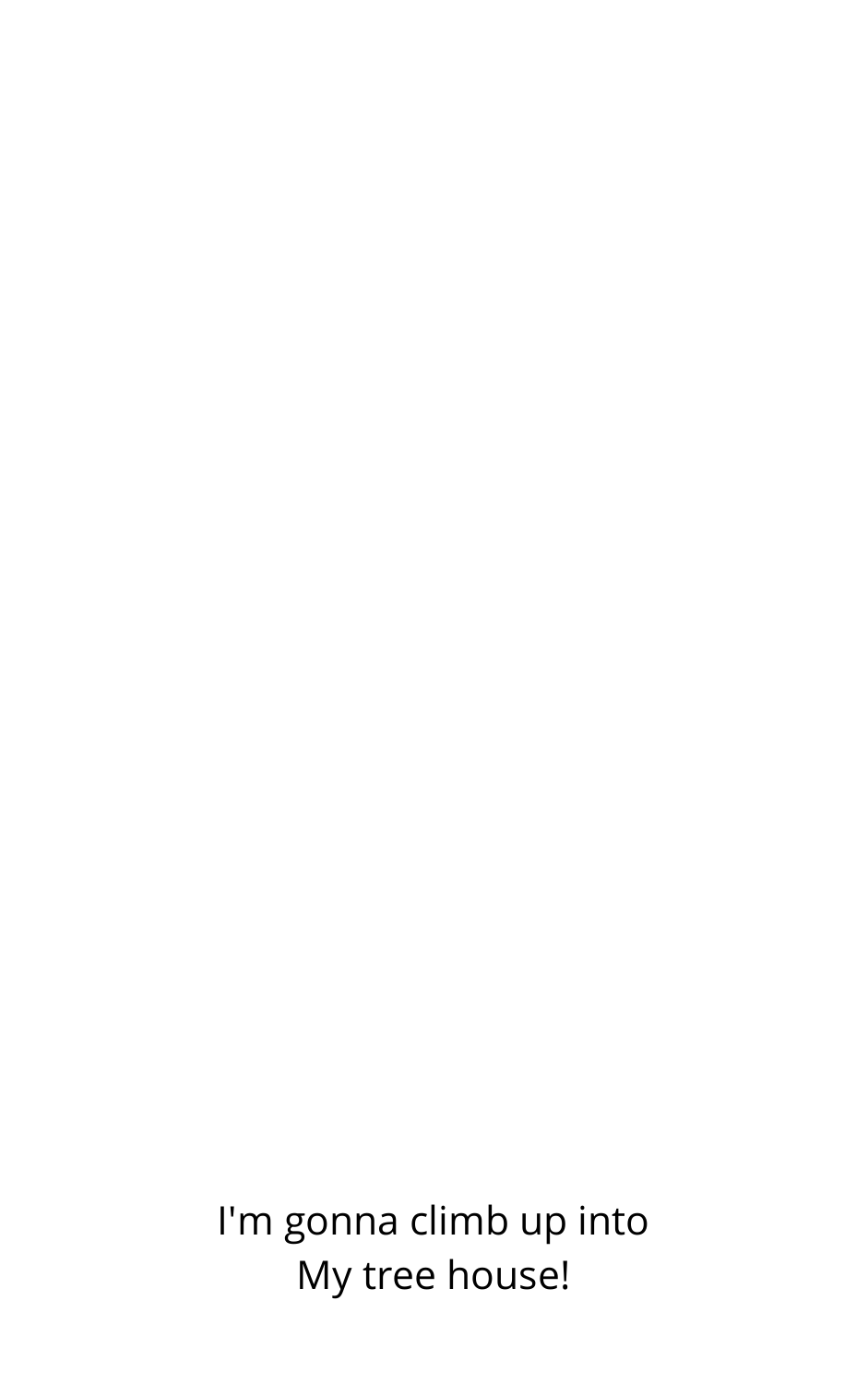I've got a telescope, spy spy spy I've got a telescope, spy spy spy I've got a telescope, spy spy spy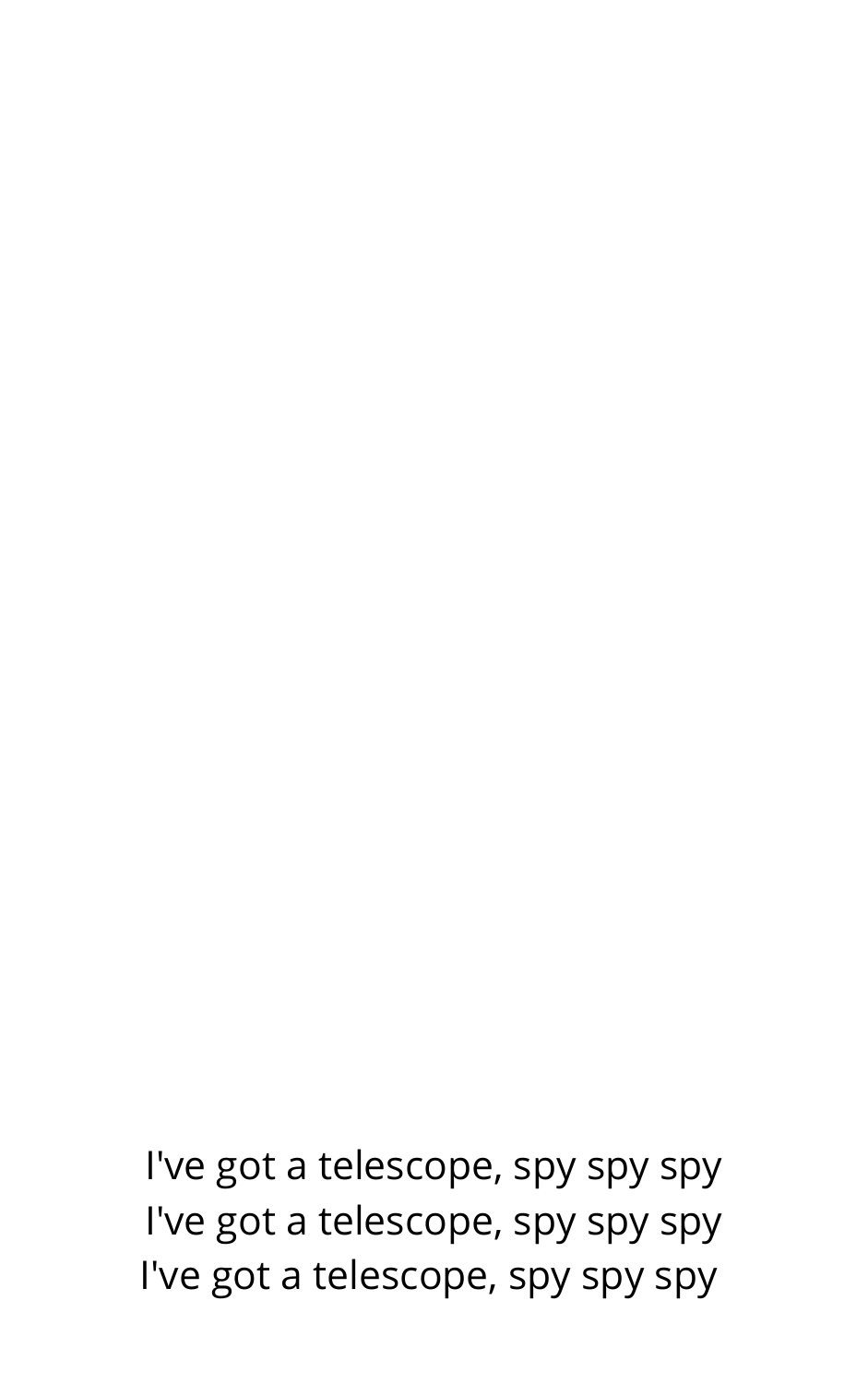I can see the world from my See the world from my See the world from my tree house!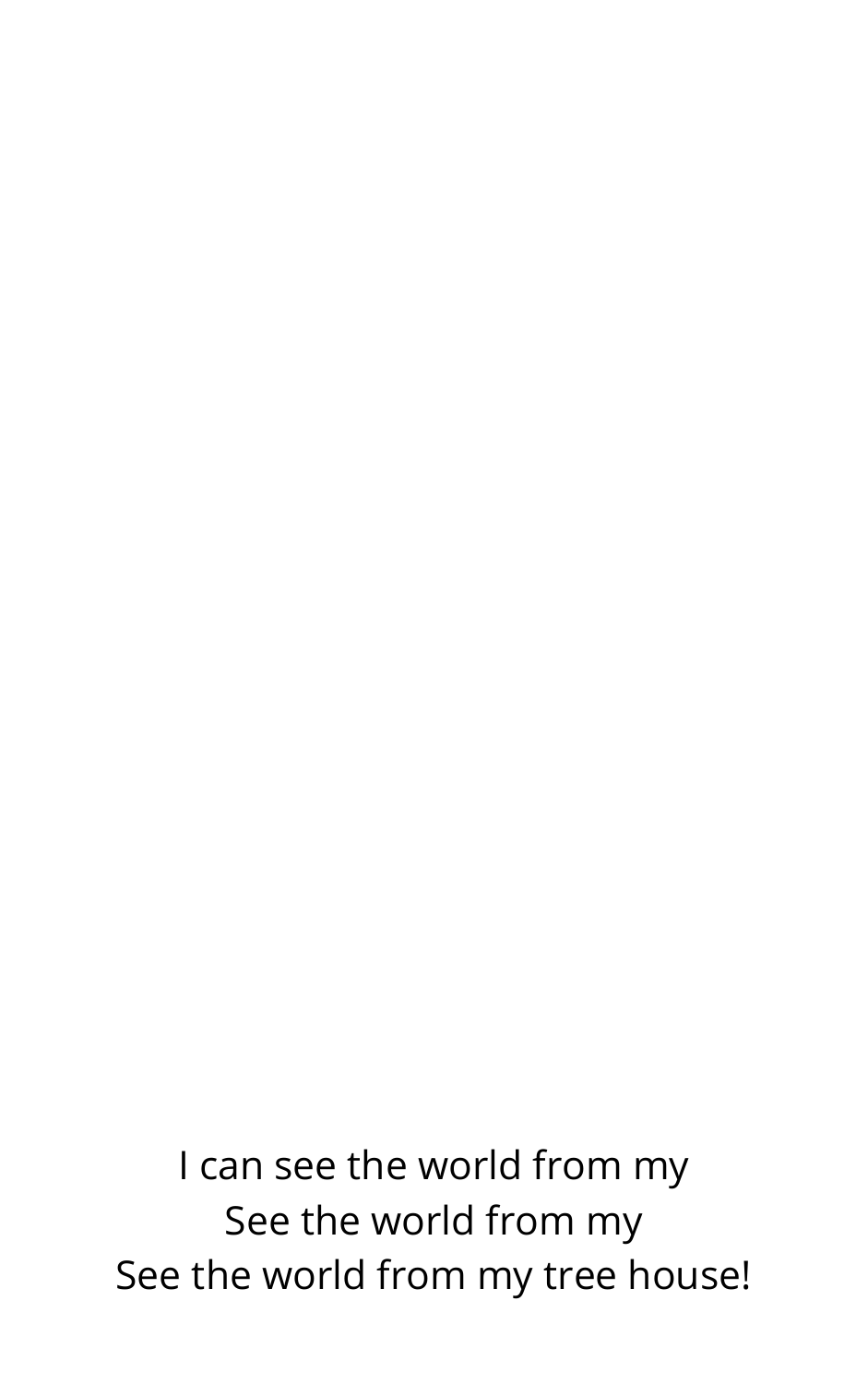Use the empty pages that follow to draw a picture of the tree house YOU would build!

You could also draw a picture or tell a story about all the animals you meet in the forest, or the things you see

## through your telescope.

Have fun!

Love, Charity